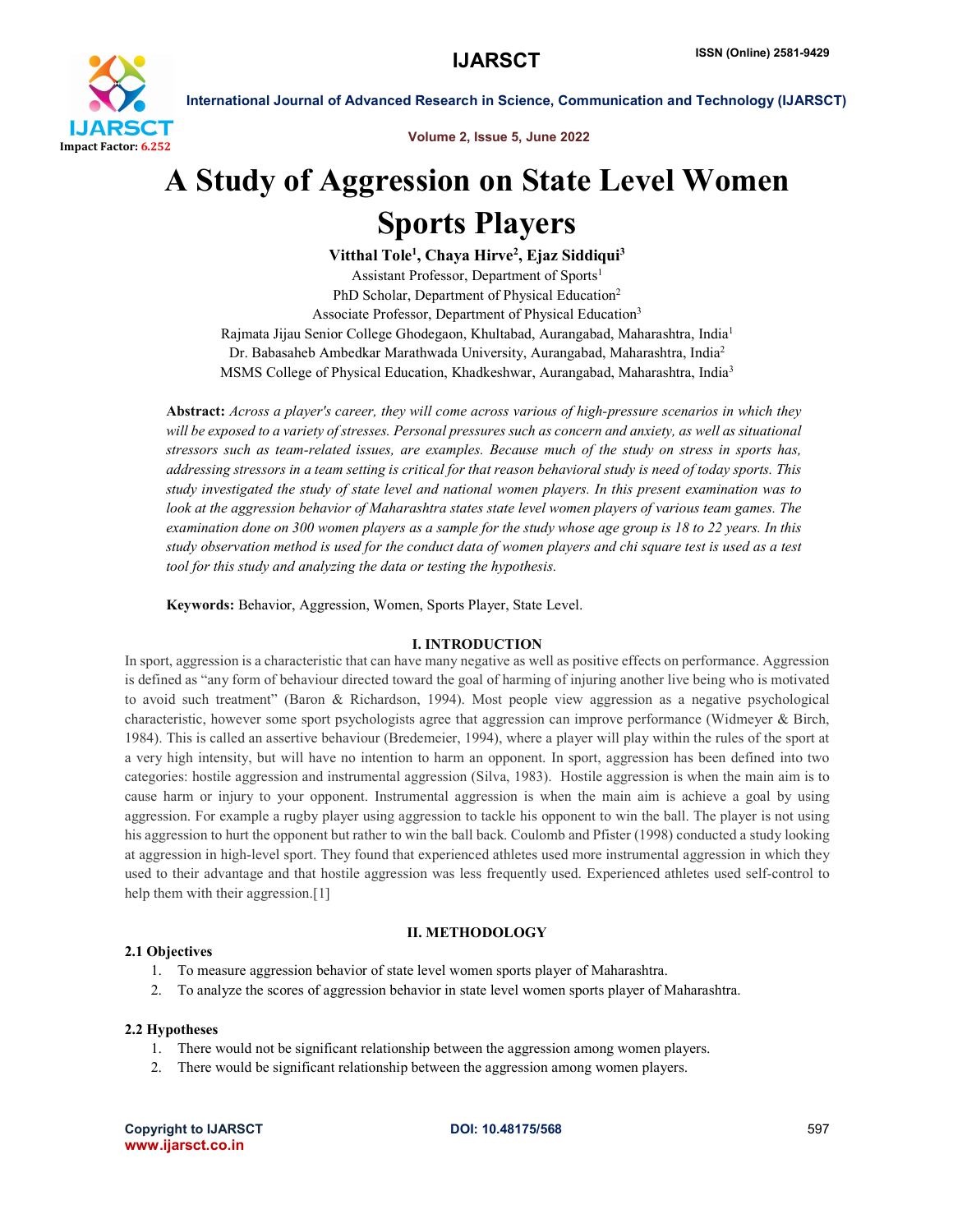

### International Journal of Advanced Research in Science, Communication and Technology (IJARSCT)

#### Volume 2, Issue 5, June 2022

# 2.3 Selection of Sample

The sample consist of 300 state level women players of Maharashtra state were selected as a subject of the study, whose age group is 18 to 22 years. In this study purposive sampling method of non-probability sampling is adopted.

# 2.4 Tool Used

The observation method is most commonly used method in behavioral science. Observation b becomes a scientific tool. It is also a process of recording the behavior patterns of people, objects and occurrences without questioning or communicating with them. Observation means viewing or seeing. We go on observing something or other while we are awake most of such observation are just causal and have no specific purpose. But observation as a method of data collection is different from such casual viewing.[2]

# 2.5 Statistics Used

A chi-squared test is essentially a statistical analysis based on random observations of a collection of variables. It's usually a comparison of two sets of statistical data. Karl Pearson developed this test for categorical data analysis and distribution in 1900. As a result, it was referred to as Pearson's chi-squared test. By assuming that the null hypothesis is true, the chisquare test is used to determine how probable the observations are A hypothesis is a possibility that a certain condition or statement is true, which we may test later. A sum of squared falsities or mistakes over the sample variance is commonly used to construct Chi-squared tests. The letter P stands for probability in this case. In statistics, the chi-square test is used to compute the p-value. The following table shows the varied p values that correspond to different hypothesis interpretations accept or reject the hypothesis. It's all about chance, danger, and uncertainty when it comes to probability. It refers to the potential of the sample's outcome or the occurrence of an event. When we talk about statistics, though, we're talking about how we manage diverse data sets using various methodologies. It aids in the representation of complex or large amounts of data in a simple and intelligible manner. It refers to the gathering, analyzing, interpreting, presenting, and organizing of data. The chi-squared test is linked to the concepts of probability and statistics.[3]

#### Before Level/time Pre comp. Durina Post comp Daily comp. comp.  $11.7$  $\overline{27}$  $25.2$  $16.2$  $99$ Super high High  $19.5$  $\overline{45}$  $\overline{42}$  $\overline{27}$  $16.5$  $\overline{3.9}$  $\overline{9}$  $8.4$  $3.3$ Low  $\overline{5.4}$  $3.9$  $\overline{9}$  $8.1$  $5.4$  $3.3$ Neve

### III. RESULT AND DISCUSSION Statistical result aggression behavior of state level women sports players is calculated and presented in a following table.

Table 1 shows observed value of level of aggression and time of aggression.

| Level/Time | <b>Before</b> | Pre<br>competition | During<br>Competition | Post<br>Competition | Daily life | Total |
|------------|---------------|--------------------|-----------------------|---------------------|------------|-------|
| Super high | 18            | 36                 | 21                    | 9                   | 6          | 90    |
| High       | 12            | 36                 | 45                    | 36                  | 21         | 150   |
| Low        | 6             | 9                  | 9                     | 3                   | 3          | 30    |
| Never      | 3             | $\overline{9}$     | 9                     | 6                   | 3          | 30    |
| Total      | 39            | 90                 | 84                    | 54                  | 33         | 300   |

Copyright to IJARSCT **DOI: 10.48175/568** 598 www.ijarsct.co.in